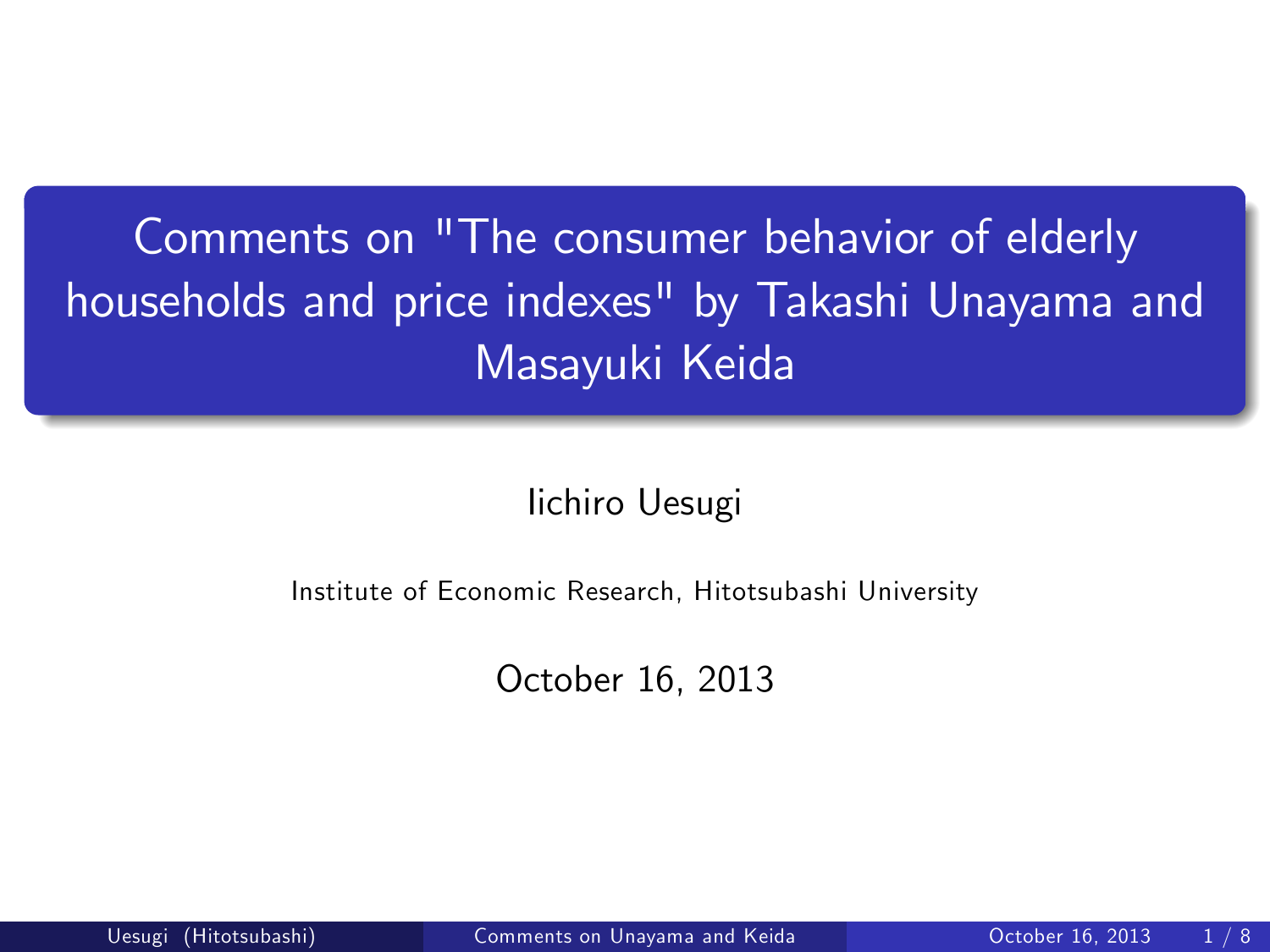#### What the authors do I

- Measure CPIs in Japan for different age groups
	- by considering composition of consumed goods and services across different age groups
	- by considering types of shopping outlets visited by different age groups
- Construct an index for different  $k = young, old$

$$
CPI_t^k = \sum_i^N \sum_s^K w_{is0}^k \frac{p_{ist}}{p_{is0}}
$$

- For  $p_{is}$ , employ the National Survey on Retail Prices that collects price data for  $N$  items and for  $K$  outlet types
- For  $w_{i_{5}0}^{k}$ , employ the National Survey of Family Income and Expenditure that collects expenditure data for the same set of items and outlet types as in the NSRP across different age groups
- Calculate age-specific CPIs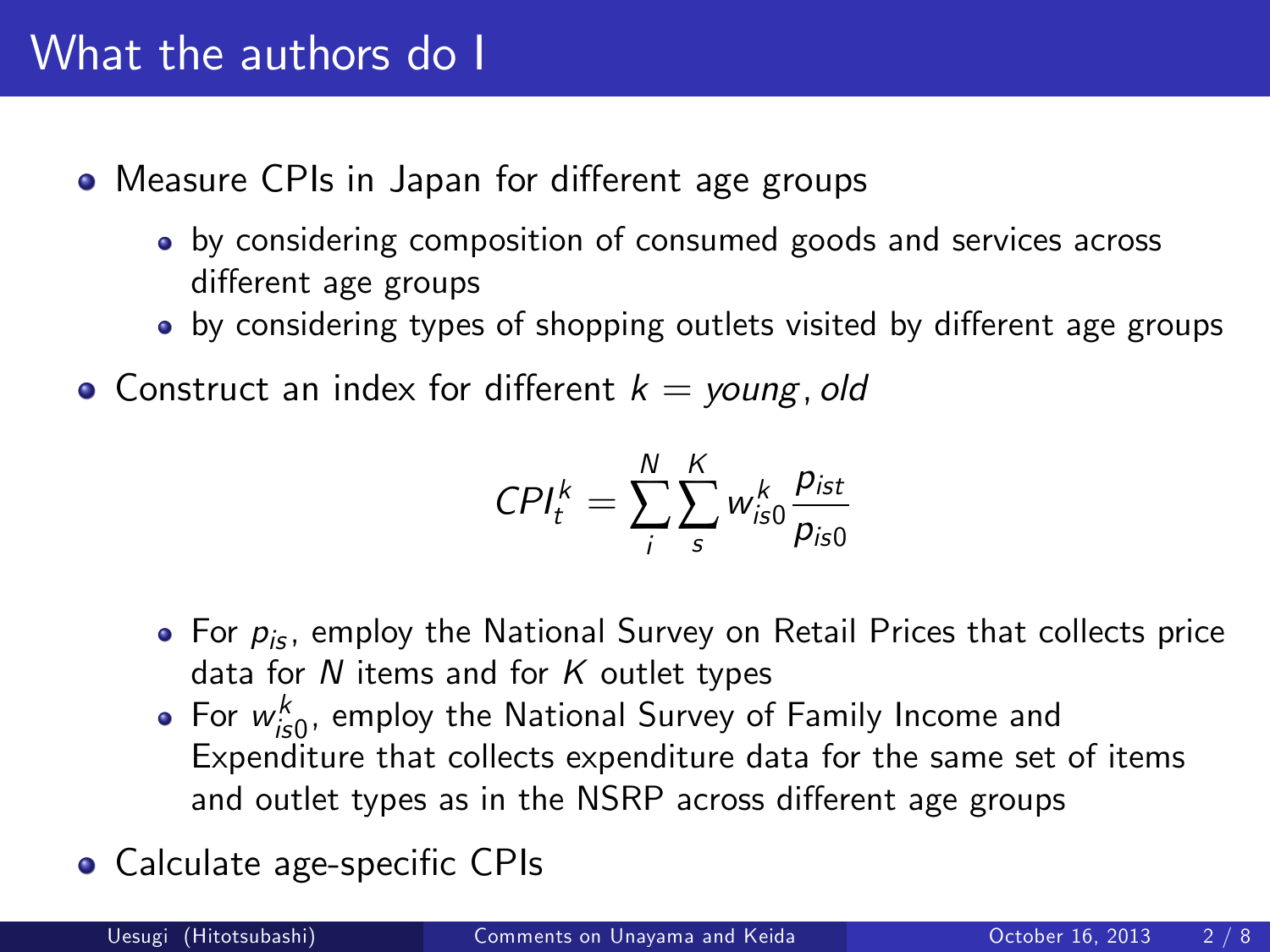• Decompose the deviation of the age-specific CPIs from the average CPIs into  $(1)$  the deviation caused by age-specific expenditure pattern and  $(2)$  the deviation caused by age-specific shopping outlet choice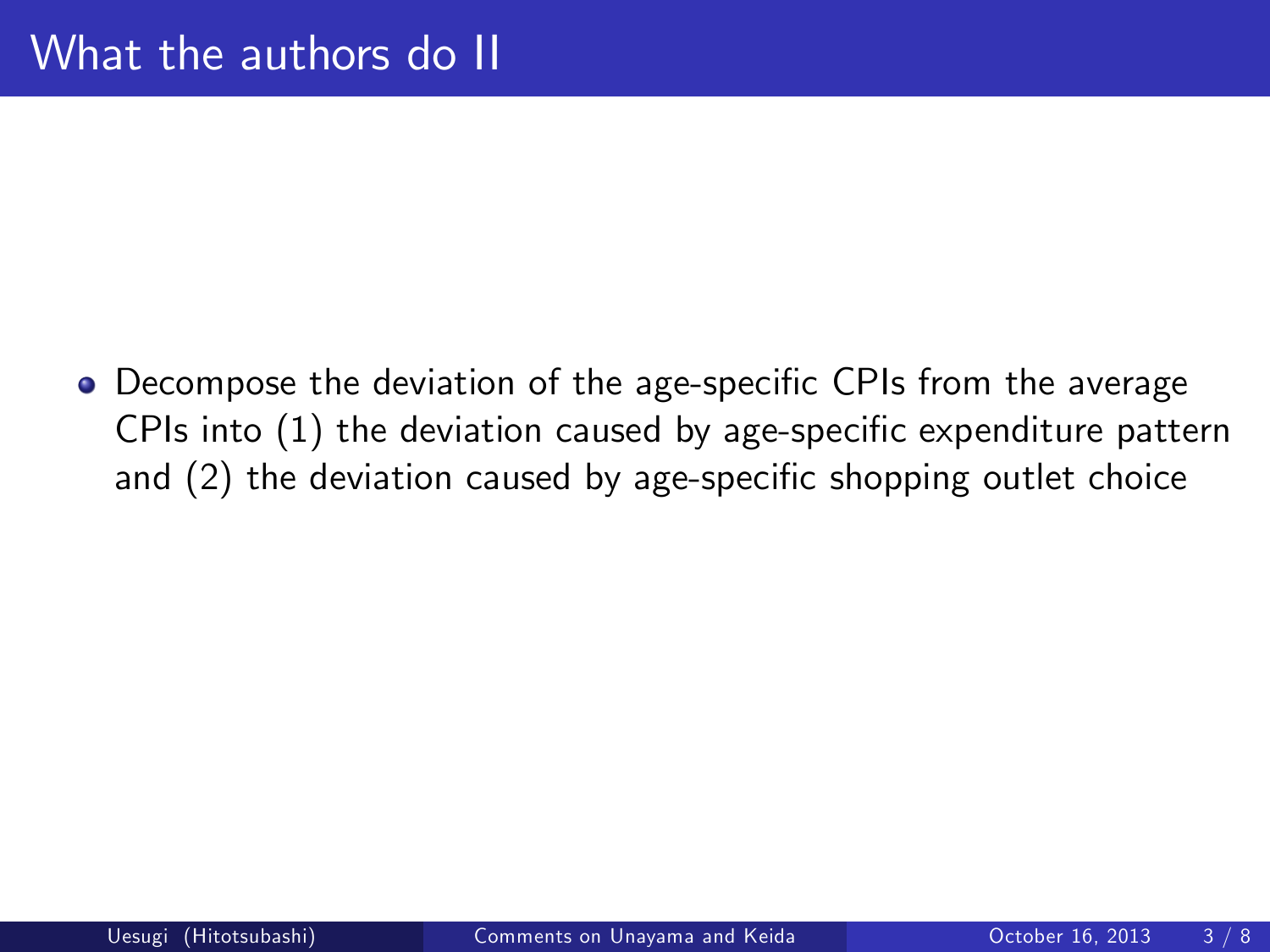- Households headed by the elderly experienced higher CPIs than average
- This trend is time-invariant during 1987-2007
- **Higher CPIs for the elderly are attributed more to the expenditure** pattern than to the choice of shopping outlets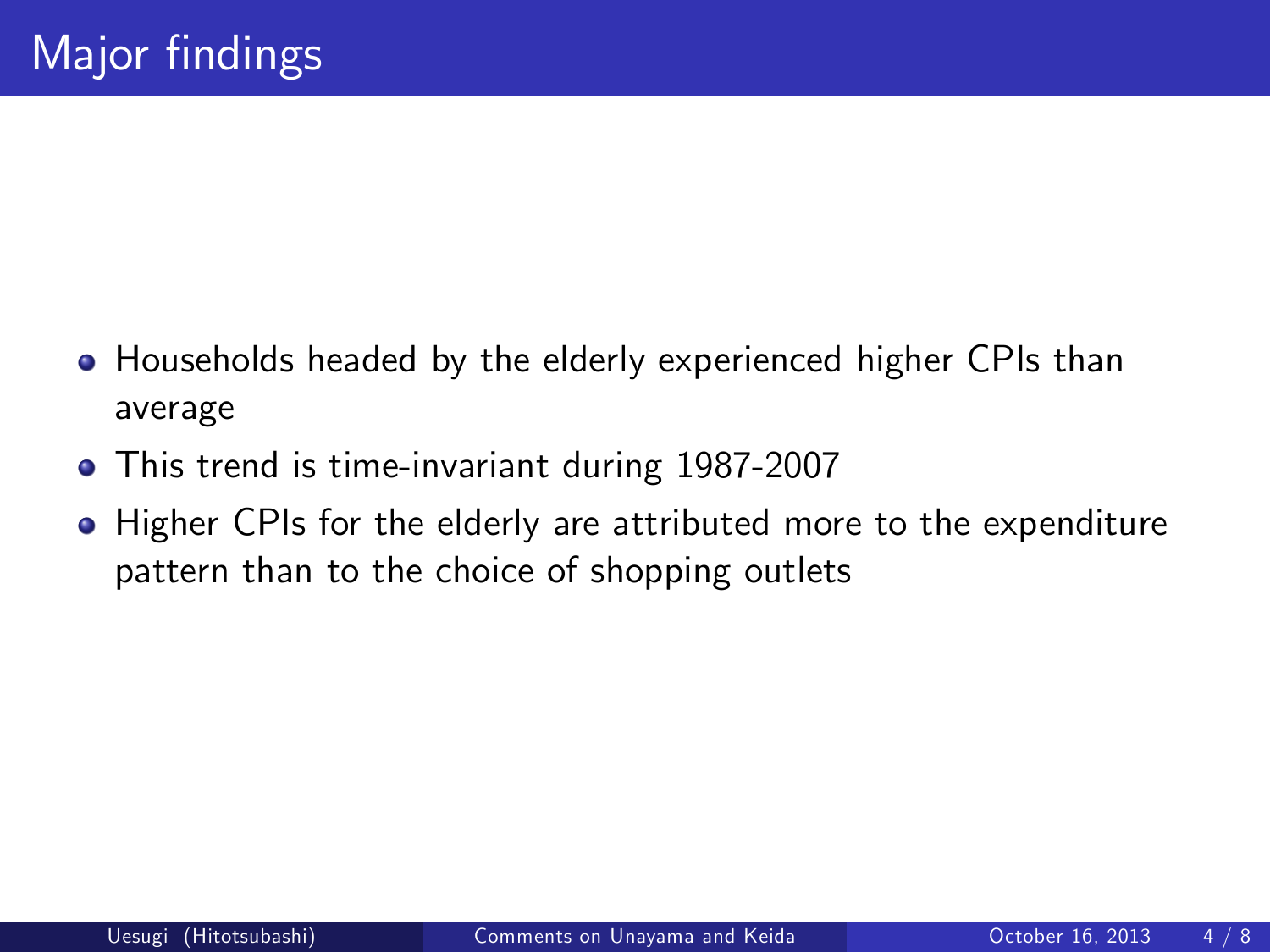#### In praise of the paper

- Interesting findings on CPIs among the elderly using semi-aggregated data
- Different in some aspects from the results of previous research
	- $\bullet$  Kitamura (2008) focused only on the deviation caused by age-specific expenditure pattern but found that the signs of deviation from the average inflation rate vary over time
	- Aguiar and Hurst (2007) found that the elderly face lower prices for the same commodities than the young in the US
- Relevant for policy making, especially for the indexation of pension amount to the development of CPI
	- The authors insist that the current indexation is based on the overestimated CPIs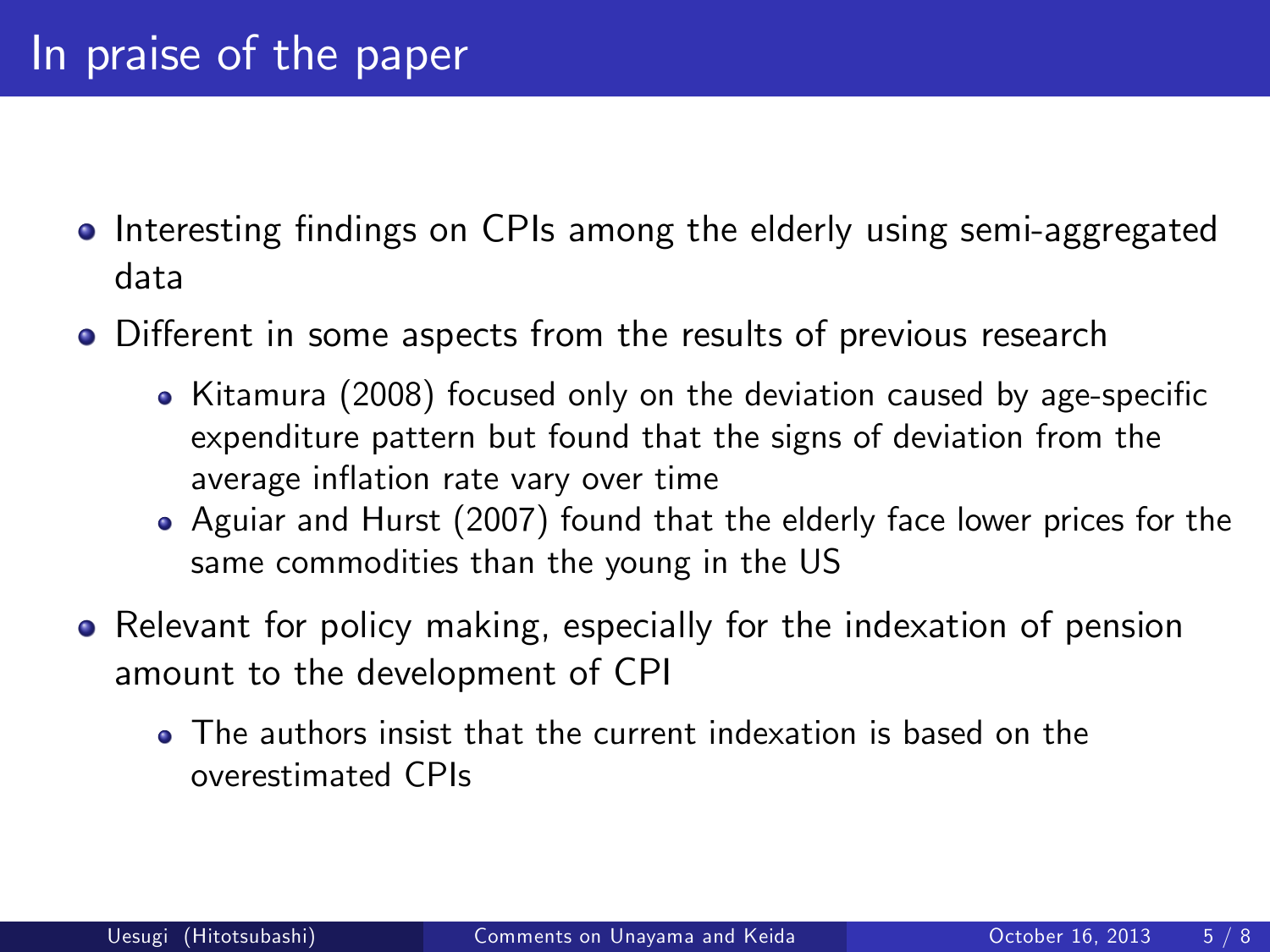### Comment 1: Reasons for the elderly to visit mom-pop shops rather than supermarkets

- Due to limited mobility or to different preference?
- The authors appear to be neutral, but it is important to examine which hypothesis is more likely
- There are cases in which the elderly are less constrained in mobility
	- Urban metropolitan areas where a number of supermarkets and other types of stores located in the neighborhood
	- Recent years in which we observe rapid development of delivery services by supermarkets and cooperatives and online shopping
- If the limited mobility hypothesis holds, choice of shopping outlets must become similar across different age groups in the above cases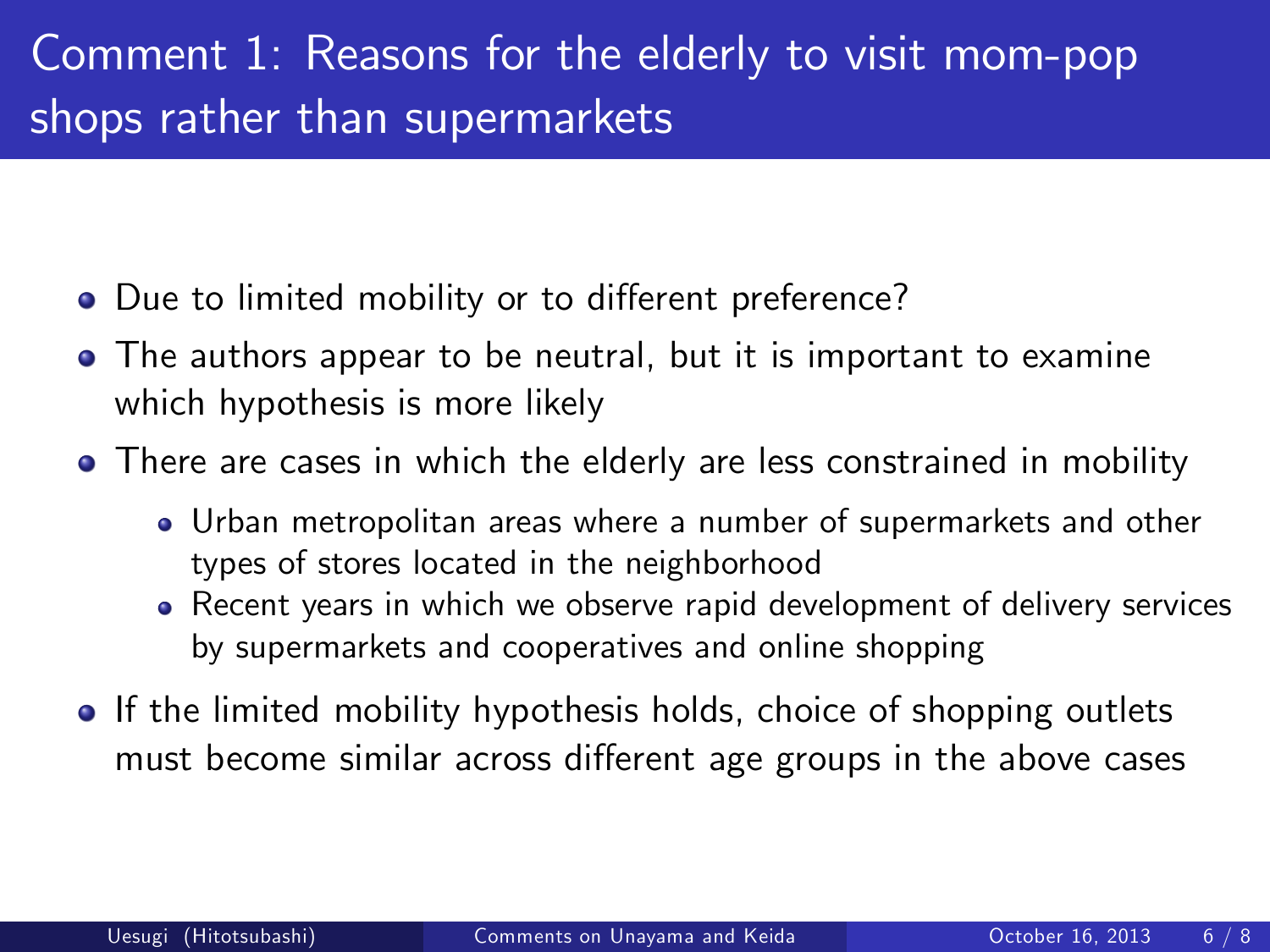# Comment 2: Development of age-specific CPIs for the youngest (under 30) age group

- The authors focus mainly on the elderly, but it is worth looking at the heterogeneity among younger generations
- CPIs for -30 years old has been constantly higher than those for the generations of 30-39 and 40-49
- Decomposition indicates that the youngest generation face higher CPIs due to the types of shopping outlets they visit
- If may be simply due to the preference among the young (who like to stay up late and go to convenience stores)
- **However, it also indicates that they are not so much benefited from** the expenditure pattern as are their senior counterparts (age group of 30-39 years old)
- The authors may want to take a closer look